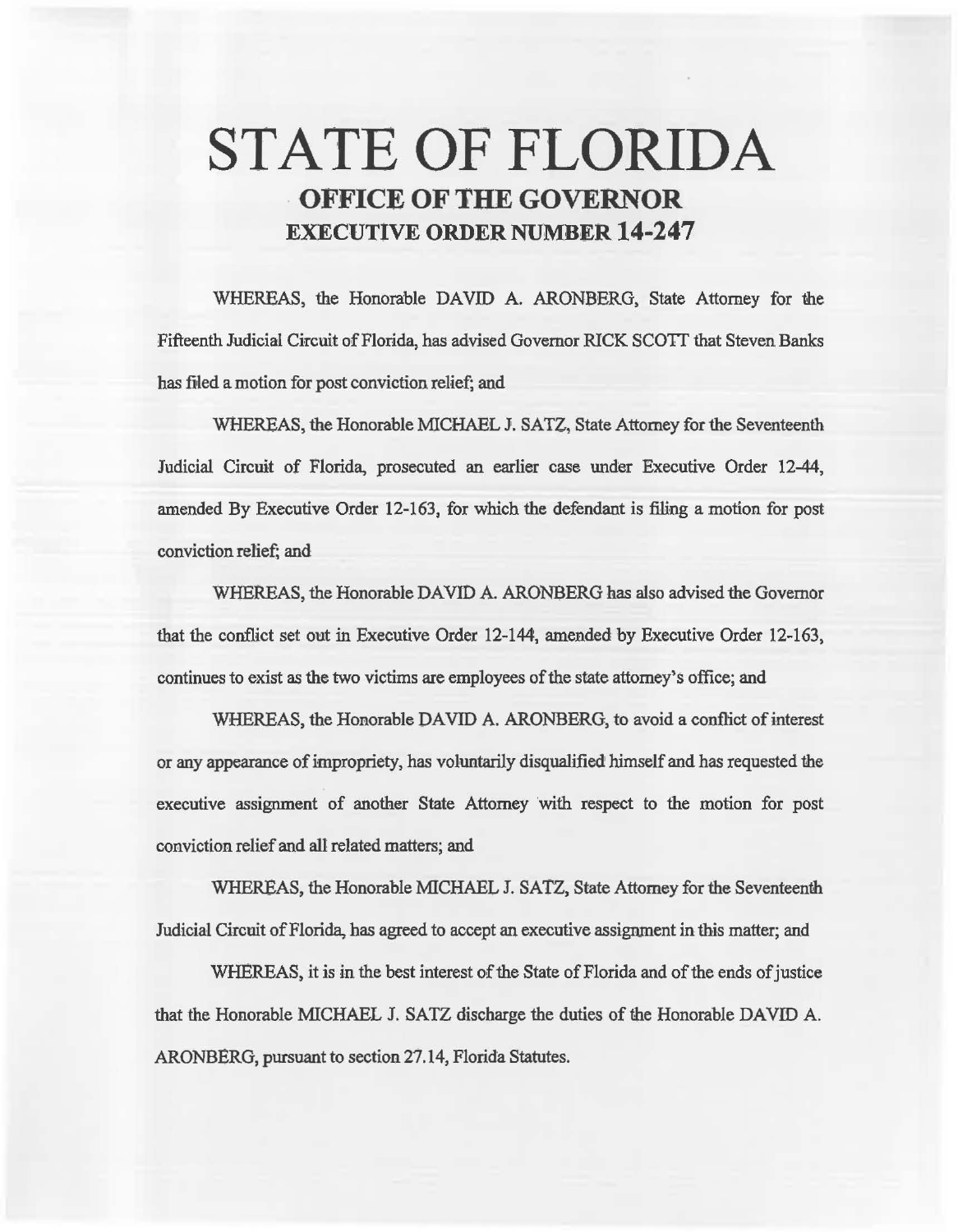NOW, THEREFORE, I, RICK SCOTI, Governor of Florida, in obedience to my solemn constitutional duty to "take care that the laws be faithfully executed," and pursuant to 1he Constitution and laws of the State of Florida, issue the following Executive Order, effective immediately:

# Section 1.

The Honorable MlCHAEL J. SATZ, State Attorney for the Seventeenth Judicial Circuit of Florida, referred to as the "Assigned State Attorney," is assigned to discharge the duties of the Honorable DAVID A. ARONBERG, State Attorney for the Fifteenth Judicial Circuit of Florida, as they relate to the motion for post conviction relief and all matters related to Steven Banks.

## Section 2.

The Assigned State Attorney or one or more Assistant State Attorneys and Investigators, who have been designated by the Assigned State Attorney, shall proceed immediately to the Fifteenth Judicial Circuit of Florida, and are vested with the authority to perform the duties prescribed herein.

### Section 3.

All residents of the Fifteenth. Judicial Circuit are requested, and all public officials are directed, to cooperate and render whatever assistance is necessary to the Assigned State Attorney, so that justice may be served.

### Section 4.

The period of this Executive Assignment shall be for one (1) year, to and including September 4, 2015.